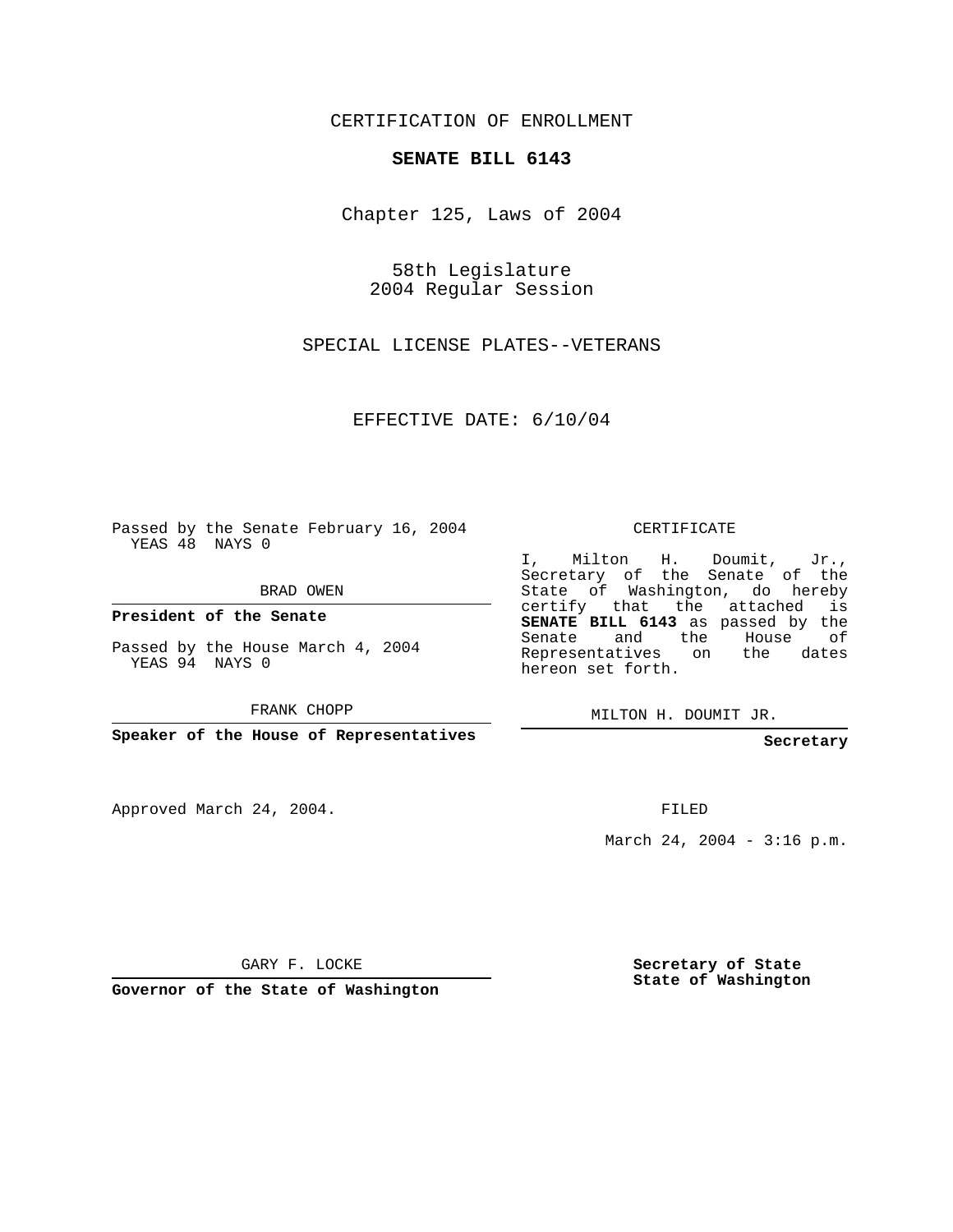## **SENATE BILL 6143** \_\_\_\_\_\_\_\_\_\_\_\_\_\_\_\_\_\_\_\_\_\_\_\_\_\_\_\_\_\_\_\_\_\_\_\_\_\_\_\_\_\_\_\_\_

\_\_\_\_\_\_\_\_\_\_\_\_\_\_\_\_\_\_\_\_\_\_\_\_\_\_\_\_\_\_\_\_\_\_\_\_\_\_\_\_\_\_\_\_\_

Passed Legislature - 2004 Regular Session

**State of Washington 58th Legislature 2004 Regular Session**

**By** Senators Kastama, Winsley, Oke, Franklin, Rasmussen and Schmidt

Read first time 01/12/2004. Referred to Committee on Highways & Transportation.

 AN ACT Relating to determining eligibility for veteran's regular or special license plates; and amending RCW 73.04.110.

BE IT ENACTED BY THE LEGISLATURE OF THE STATE OF WASHINGTON:

 **Sec. 1.** RCW 73.04.110 and 1987 c 98 s 2 are each amended to read as follows:

 Any person who is a veteran as defined in RCW ((41.04.005)) 7 41.04.007 who submits to the department of licensing satisfactory proof of a service-connected disability rating from the veterans administration or the military service from which the veteran was discharged and:

(1) Has lost the use of both hands or one foot;

 (2) Was captured and incarcerated for more than twenty-nine days by an enemy of the United States during a period of war with the United States;

 (3) Has become blind in both eyes as the result of military service; or

 (4) Is rated by the veterans administration or the military service from which the veteran was discharged and is receiving service